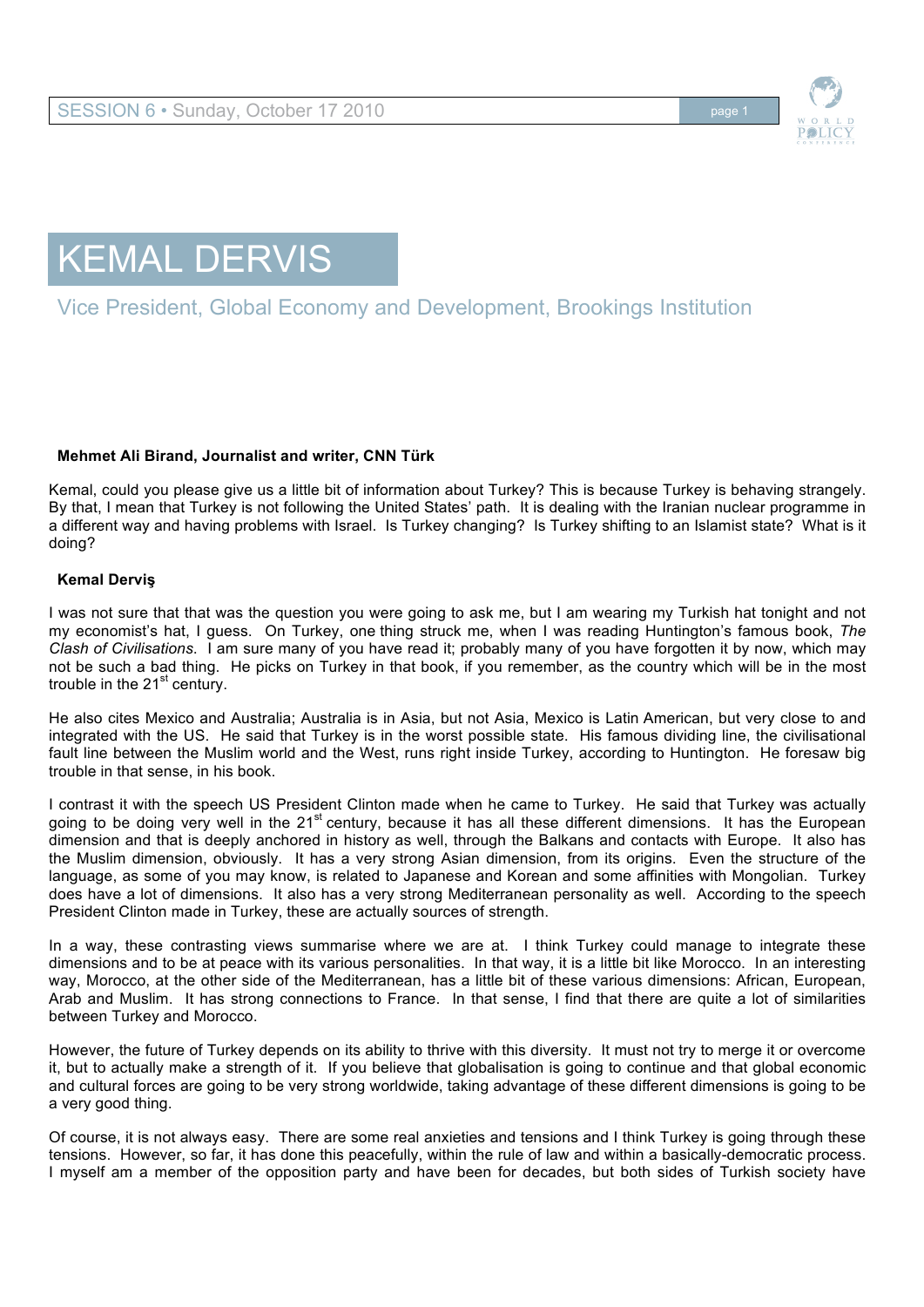

played by the rules of law and I think that is very important. I am quite optimistic. On the economic side, it is extremely dynamic.

## **Mehmet Ali Birand, Journalist and writer, CNN Türk**

Before we go into economics, is Turkey becoming Iran? Is Turkey becoming another Iran?

#### **Kemal Derviş**

No, it is not at all. There is not the slightest chance of that.

## **Mehmet Ali Birand, Journalist and writer, CNN Türk**

Why?

#### **Kemal Derviş**

The whole history, even the Ottoman history, is very different. It is a country that has been democratic, with some weaknesses in the democracy, but it has been democratic for 60 years. Democracy is now established in Turkey; the citizens like it. They will not tolerate authoritarianism. I think Iran is also a great country, with a great culture and a great history.

## **Mehmet Ali Birand, Journalist and writer, CNN Türk**

There are fears that Turkey is becoming more Islamic than before.

## **Kemal Derviş**

It is very important that Turkey integrates all these dimensions, that it remains strongly European and that it also remains a strong friend of the United States. It must remain a member of the NATO Alliance, which has been part of Turkey's foreign policy and the Turkish identity since the Second World War. However, it is a deeply Muslim country, with very strong links to the Arab world, links that go back centuries. The music, the food, the architecture and the mosques clearly show very strong links. As I said, there are language links deep within Central Asia. All of these must be elements of strength.

However, to be able to make these things elements of strength, you do need a strong economy. I agree with you. You need not only to feed people; you need to provide increased prosperity to people; you need to provide employment. If the economy is strong, these tensions may exist, but I think it will be manageable. If the economy weakens, if there is lots of unemployment and there is lots of economic distress, then managing these different trends is much more difficult.

Finally, I should also say that I am speaking for myself; I am not representing the Government or any other institution. I do believe that the link to Europe should also remain very strong. I like to take Spain as an example. Spain is a country that is a member of the European Union and fully-engaged in Europe, but because it is Spanish-speaking, has a wide regional dimension. It is very active in Latin America and the Iberian world. It has strong links with Cuba, Mexico and Argentina and with many Latin American countries and the two things are not contradictory.

I believe Turkey can have very strong relations with the Arab world and can have very strong relationships with the wider Muslim world, with countries like Indonesia, with Asia, with Africa. At the same time, I still do believe that Turkey belongs in the European Union. I am not giving up. It may sound very difficult. I still believe that there is still something there, that union, that framework, not for economic reasons, but for the overall political projection.